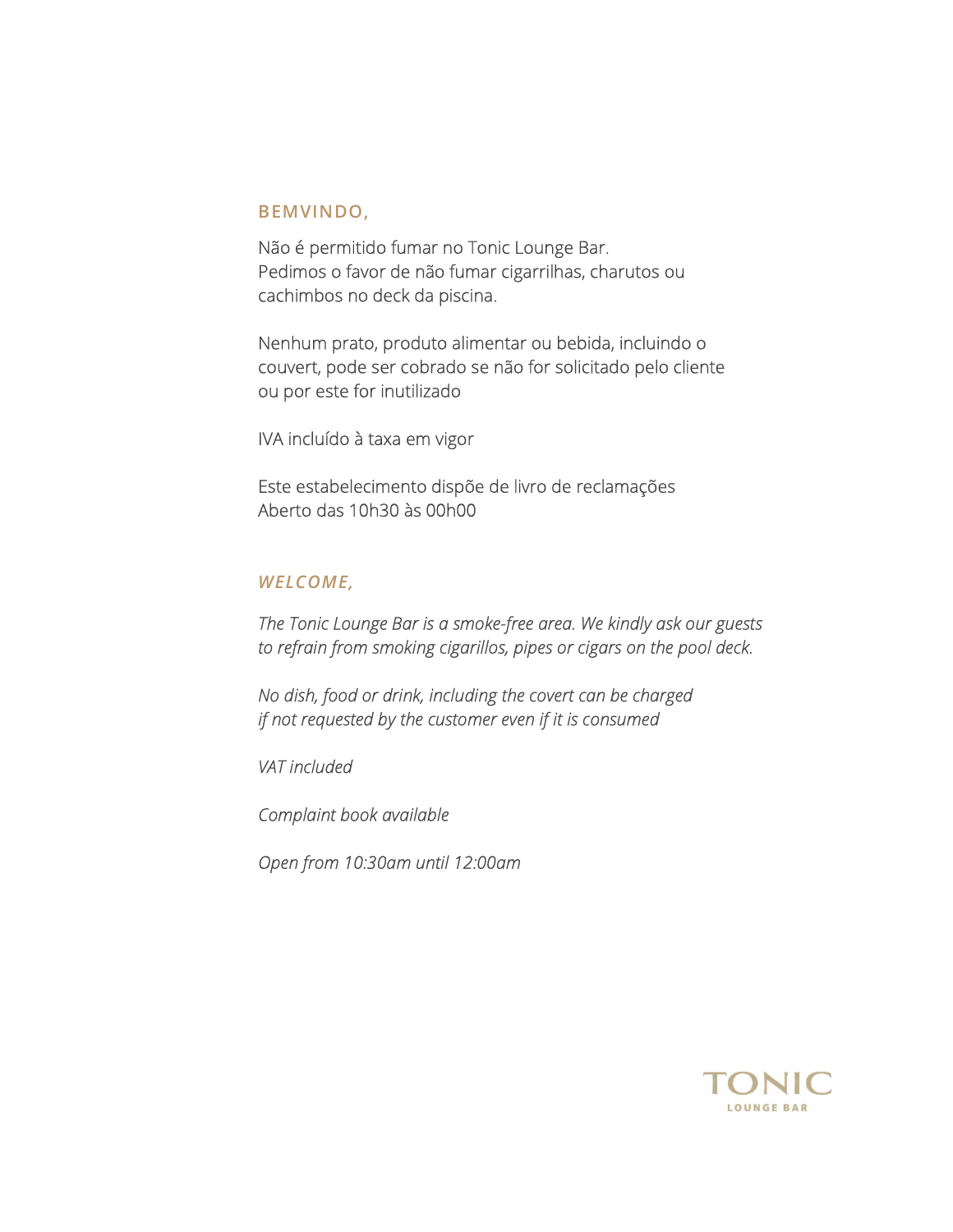### VINHO A COPO | WINE BY THE GLASS

| <b>CHAMPANHE &amp; ESPUMANTE</b>                      |                  |  |
|-------------------------------------------------------|------------------|--|
| CHAMPAGNE & SPARKLING WINE                            | 15c              |  |
| Dangin-Fays (Champagne)                               | € 20,00          |  |
| Colinas Blanc de Blancs Cuvée Brut Reserve (Bairrada) | € 17,00          |  |
| Montanha Rosé Bruto (Bairrada)                        | € 9,00           |  |
| Kir Royal                                             | € 20,00          |  |
| VINHOS BRANCOS   WHITE WINE                           | 15 <sub>cl</sub> |  |
| João Clara (Algarve)                                  | € 8,00           |  |
| Barranco Longo Viognier (Algarve)                     | € 9,00           |  |
| Outeiros Altos Blanc de Noirs (Alentejo)              | € 10,00          |  |
| Castelo do Sulco Sauvignon Blanc (Lisboa)             | € 7,00           |  |
| Casa Santos Lima Chardonnay (Lisboa)                  | € 9,00           |  |
| Soalheiro Primeiras Vinhas (Vinhos Verde)             | € 14,00          |  |
| Grainha Reserva (Douro)                               | € 13,00          |  |
| VINHOS ROSÉ   ROSE WINE                               | 15c              |  |
| Blush (Algarve)                                       | € 9,00           |  |
| Monte da Peceguina (Alentejo)                         | € 10,00          |  |
| VINHOS TINTOS   RED WINE                              | 15 <sub>cl</sub> |  |
| Monte do Além Syrah & Grenache (Algarve)              | € 12,00          |  |
| Conde da Vidigueira (Alentejo)                        | € 8,00           |  |
| Volteface Reserva (Alentejo)                          | € 11,00          |  |
| Quinta de Chocapalha Cabernet Sauvignon (Lisboa)      | € 12,00          |  |
| Quinta Nova Reserva Terroir Blend (Douro)             | € 14,00          |  |
| Quinta do Cidrô Pinot Noir (Douro)                    | € 14,00          |  |
| M.O.B. Alfrocheiro (Dão)                              | € 15,00          |  |

### SANGRIA | SANGRIA

| $\vert$ arro $\vert$ <i>Pitch</i> |         |
|-----------------------------------|---------|
| Champanhe   Champagne             | € 72.00 |
| Espumante   Sparkling wine        | € 35.00 |
| Branca   White                    | € 25.00 |
| Tinta   Red                       | € 25.00 |

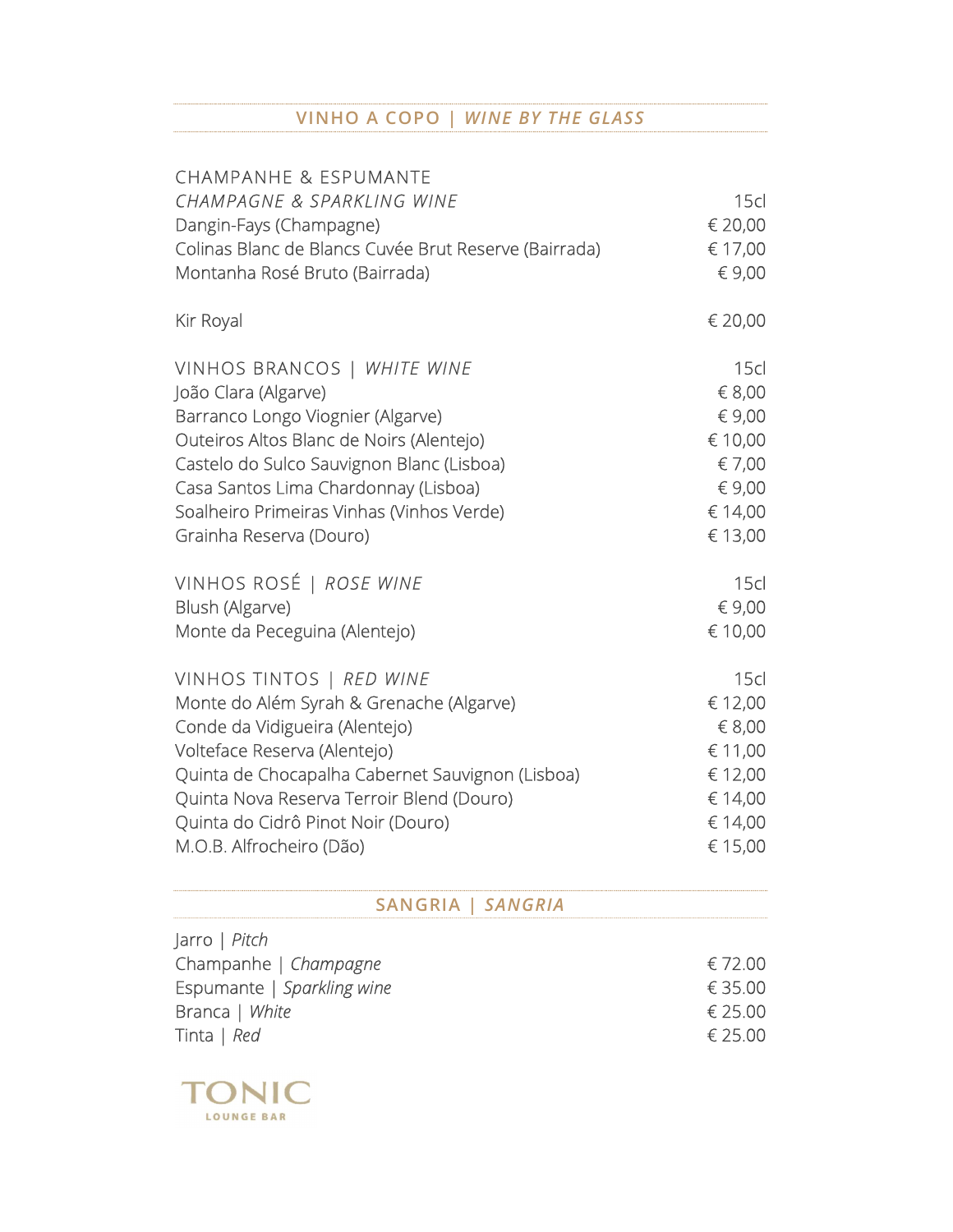### CHAMPANHE | CHAMPAGNE

| Cristal 2005<br>Champagne Louis Roederer<br>Blend: Pinot Noir, Chardonnay                      | 75cl<br>€360,00 |  |
|------------------------------------------------------------------------------------------------|-----------------|--|
| Cuvée Dom Pérignon Vintage Millésime<br>Moët & Chandon                                         | € 290,00        |  |
| Moët & Chandon Brut Impérial<br>Moët & Chandon<br>Blend: Pinot Noir, Chardonnay, Pinot Meunier | € 104,00        |  |
| Moët & Chandon Rosé Impérial<br>Moët & Chandon<br>Blend: Pinot Noir, Pinot Meunier, Chardonnay | € 132,00        |  |
| Pommery Brut Royal<br>Champagne Pommery<br>Blend: Chardonnay                                   | €98,00          |  |
| <b>Ruinart Blanc des Blancs</b><br>Champagne Ruinart<br>100% Chardonnay                        | € 152,00        |  |
| <b>ESPUMANTES   SPARKLING WINE</b>                                                             |                 |  |
| Colinas Blanc de Blancs Cuvée Brut Reserve<br>Chardonnay                                       | 75cl<br>€ 80,00 |  |

| Murganheira Reserva Bruto<br>Blend: Malvasia Fina, Cerceal, Gouveio Real | €41.00  |
|--------------------------------------------------------------------------|---------|
| Montanha Rosé Bruto<br>Blend: Baga, Touriga Nacional                     | € 28,00 |

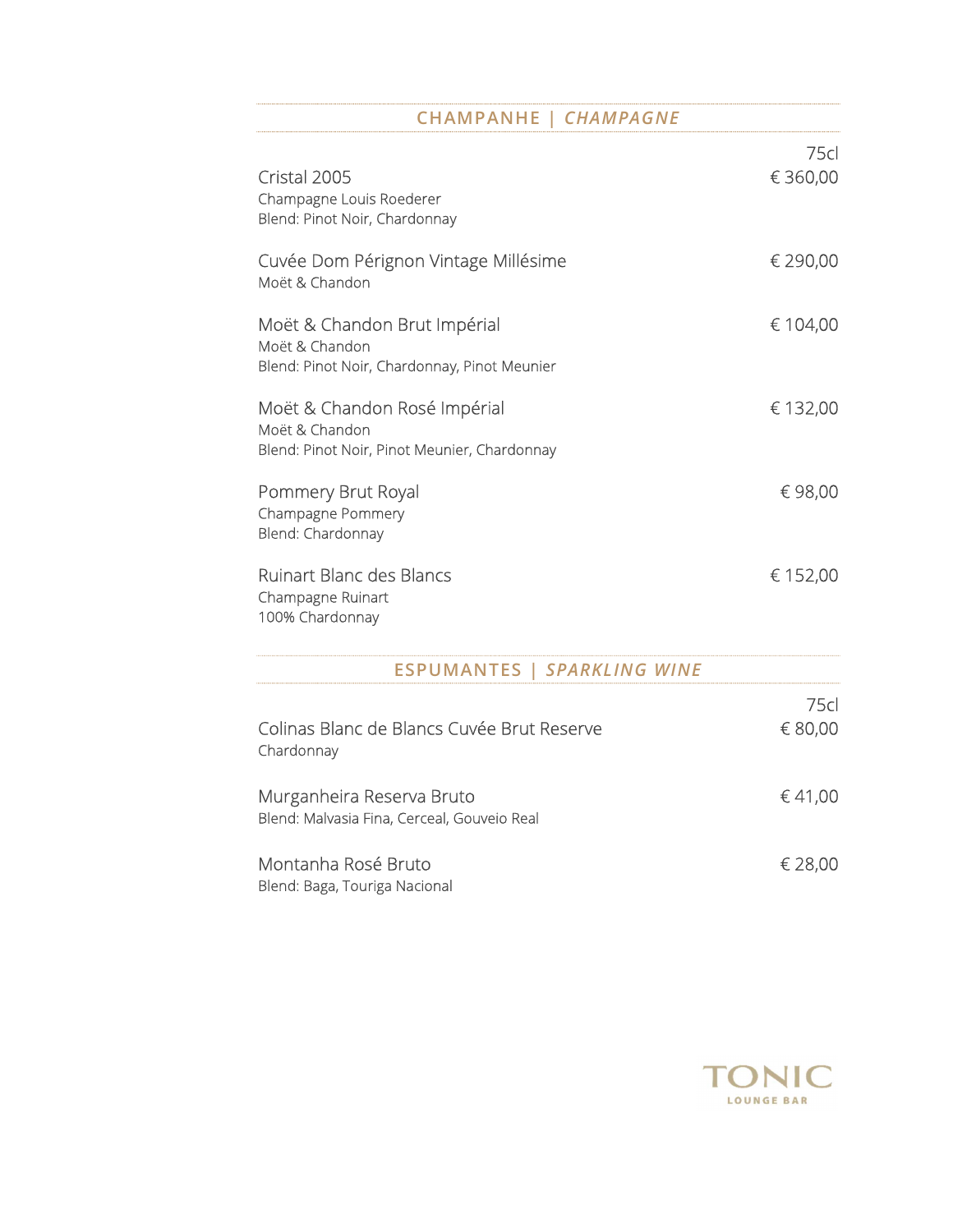### VINHO DO PORTO | PORT WINE

experience of the contract of the contract of the contract of the contract of the contract of the contract of the contract of the contract of the contract of the contract of the contract of the contract of the contract of

| Rozès branco extra seco   extra dry white             | € 6,00  |  |
|-------------------------------------------------------|---------|--|
| Rozès Collors Collection white reserve (doce   sweet) | € 9,00  |  |
| Rozès Tawny. Rozès Ruby                               | € 6,00  |  |
| Rozès LBV 2010                                        | € 10,00 |  |
| Quinta Nova LBV 2010                                  | € 12,00 |  |
| Graham's "The Tawny"                                  | € 9,00  |  |
| Taylor's 10 anos   10 years                           | € 12,00 |  |
| Niepoort 20 anos   20 years                           | € 18,00 |  |
| Taylor's 30 anos   30 years                           | € 25,00 |  |
| Graham's mais de 40 anos   more than 40 years         | € 28,00 |  |

VINHO DA MADEIRA | MADEIRA WINE

| 6cl     |
|---------|
|         |
| € 12,00 |
|         |
| € 12,00 |
|         |
| € 12,00 |
|         |
| € 10,00 |
|         |

MOSCATEL DE SETÚBAL | SETUBAL MOSCATEL

|                                             | 6cl               |
|---------------------------------------------|-------------------|
| Moscatel Roxo Superior 2005, Horácio Simões | $\epsilon$ 12     |
| VINHO JEREZ   JEREZ WINE                    |                   |
|                                             | 6cl               |
| Tio Pepe<br>Pedro Ximénez Añada             | € 7,00<br>€ 12,00 |

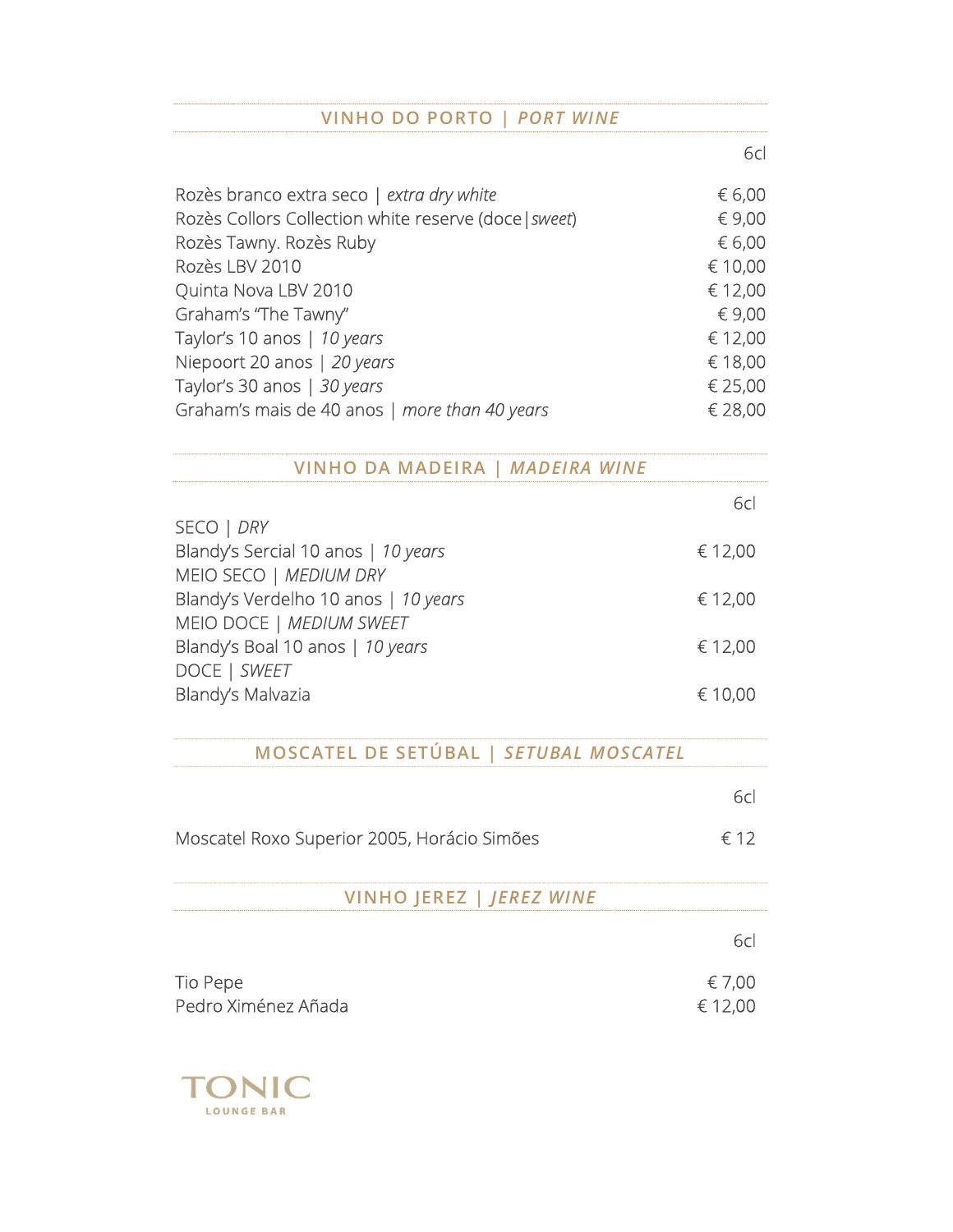### ARMAGNAC/COGNAC| ARMAGNAC/COGNAC

 $5c$ 

| Saint Vivant Napoléon   Courvoisier V.S.O.P. | € 16,00 |
|----------------------------------------------|---------|
| Martell V.S.O.P.                             | € 14.00 |
| Rémy Martin V.S.O.P.                         | € 17.00 |
| Rémy Martin X.O.                             | € 28,00 |
| Hennessy X.O.                                | € 29.00 |
|                                              |         |

| <b>AGUARDENTES   BRANDY'S</b> |         |
|-------------------------------|---------|
|                               | 5cl     |
| Macieira                      | € 10,00 |
| Genebra                       | € 10,00 |
| Medronho                      | € 14,00 |
| Grappa                        | € 10,00 |
| Akvavit   CR&F Reserva        | € 14,00 |
| Antiqua                       | € 10,00 |
| Calvados                      | € 10,00 |
| Velha Ramos Pinto             | € 19,00 |
| Palácio da Brejoeira          | € 16,00 |
| Adega Velha                   | € 25,00 |

### LICORES NACIONAIS| PORTUGUESE LIQUEURS

|                   | 4 <sub>cl</sub> |
|-------------------|-----------------|
| Alfarroba (Carob) | € 12,00         |
| Figo (Fig)        | € 12,00         |
| Ginja (Cherry)    | € 12,00         |
| Amarguinha        | € 10,00         |
| Licor Beirão      | € 12,00         |
|                   |                 |

## LICORES IMPORTADOS| IMPORTED LIQUEURS

|                                               | 4cl     |  |
|-----------------------------------------------|---------|--|
| <b>Baileys</b>                                | € 11,00 |  |
| Bénédictine                                   | € 16,00 |  |
| Cointreau   Galliano   Grand Marnier   Malibu | € 14,00 |  |
| Tia Maria   Drambuie                          |         |  |
| Frangélico   Sambuca   Southern Comfort       | € 12,00 |  |

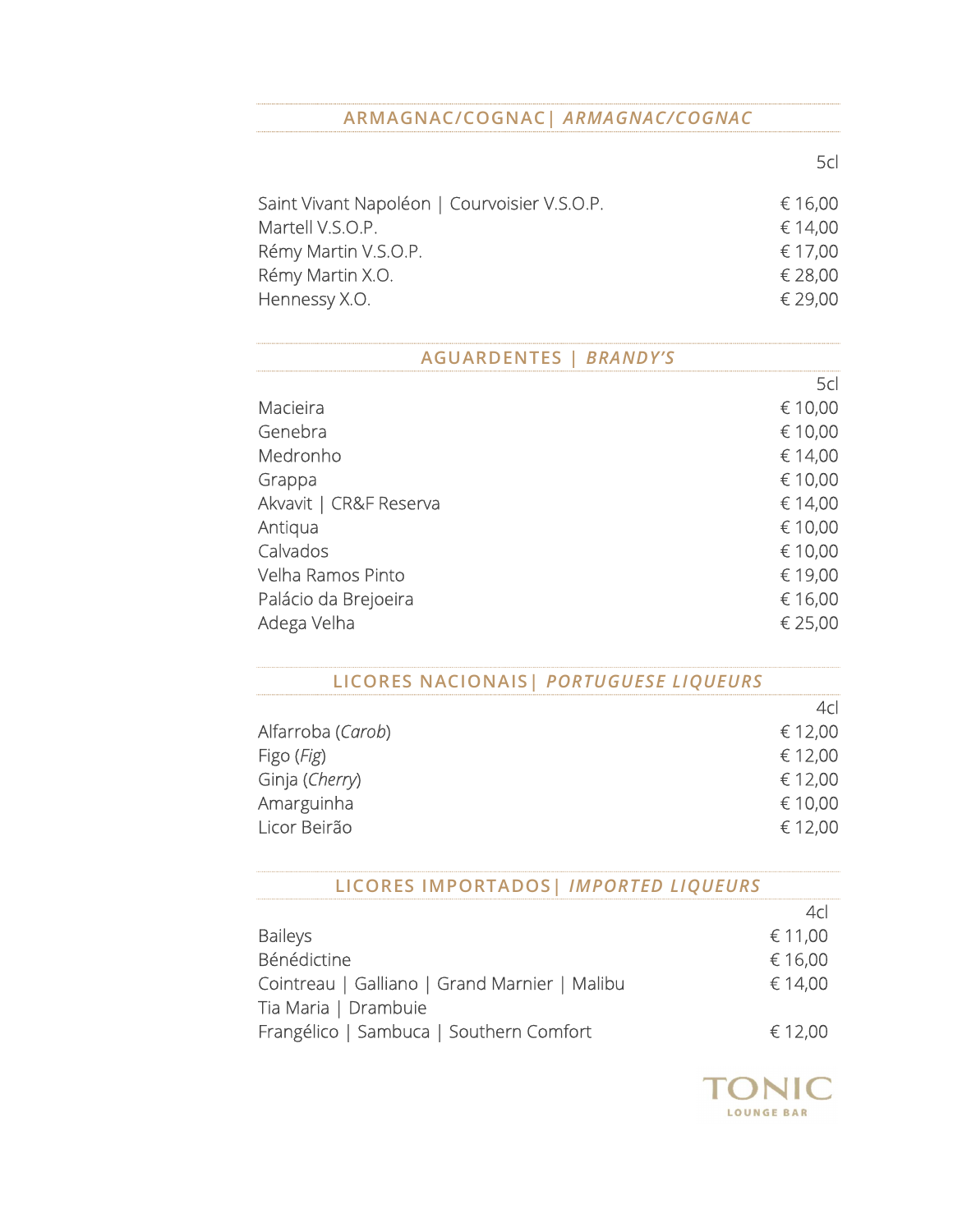# WHISKY ESCOCÊS | SCOTCH WHISKY

| Ballantine's   Famous Grouse   J&B   Johnnie Walker Red Label   Cutty Sark€ 9,00 |         |  |
|----------------------------------------------------------------------------------|---------|--|
| Chivas Regal 12 anos   12 years                                                  | € 15,00 |  |
| Cutty Sark 12 anos   12 years                                                    | € 15,00 |  |
| Johnnie Walker Black Label                                                       | € 15,00 |  |
| Johnnie Walker Gold Label                                                        | € 19,00 |  |
| James Martin's 20 anos   20 years                                                | € 34,00 |  |
| Chivas Royal Salute 21 anos   21 years                                           | € 29,00 |  |

## WHISKY DE MALTE | MALT WHISKY

|                                 | 5d      |  |
|---------------------------------|---------|--|
| Glenmorangie 10 anos   10 years | € 17,00 |  |
| Glenlivet 12 anos   12 years    | € 14,00 |  |
| Cardhu 12 anos   12 years       | € 14,00 |  |
| Glenfiddich 15 anos   15 years  | € 16,00 |  |
| Glenfiddich 18 anos   18 years  | € 21,00 |  |

# WHISKEY IRLANDÊS| IRISH WHISKEY

|                                                         | 5cl     |
|---------------------------------------------------------|---------|
| Jameson   Bushmill's                                    | € 10,00 |
| WHISKY CANADIANO   CANADIAN WHISKY                      |         |
|                                                         | 5cl     |
| Canadian Club                                           | € 11,00 |
| <b>BOURBON &amp; TENNESSEE  BOURBON &amp; TENNESSEE</b> |         |
|                                                         | 5cl     |
| Jim Beam   Four Roses                                   | € 11,00 |
| Jack Daniels                                            | € 13,00 |



the contract of the contract of the contract of the contract of the contract of the contract of the contract o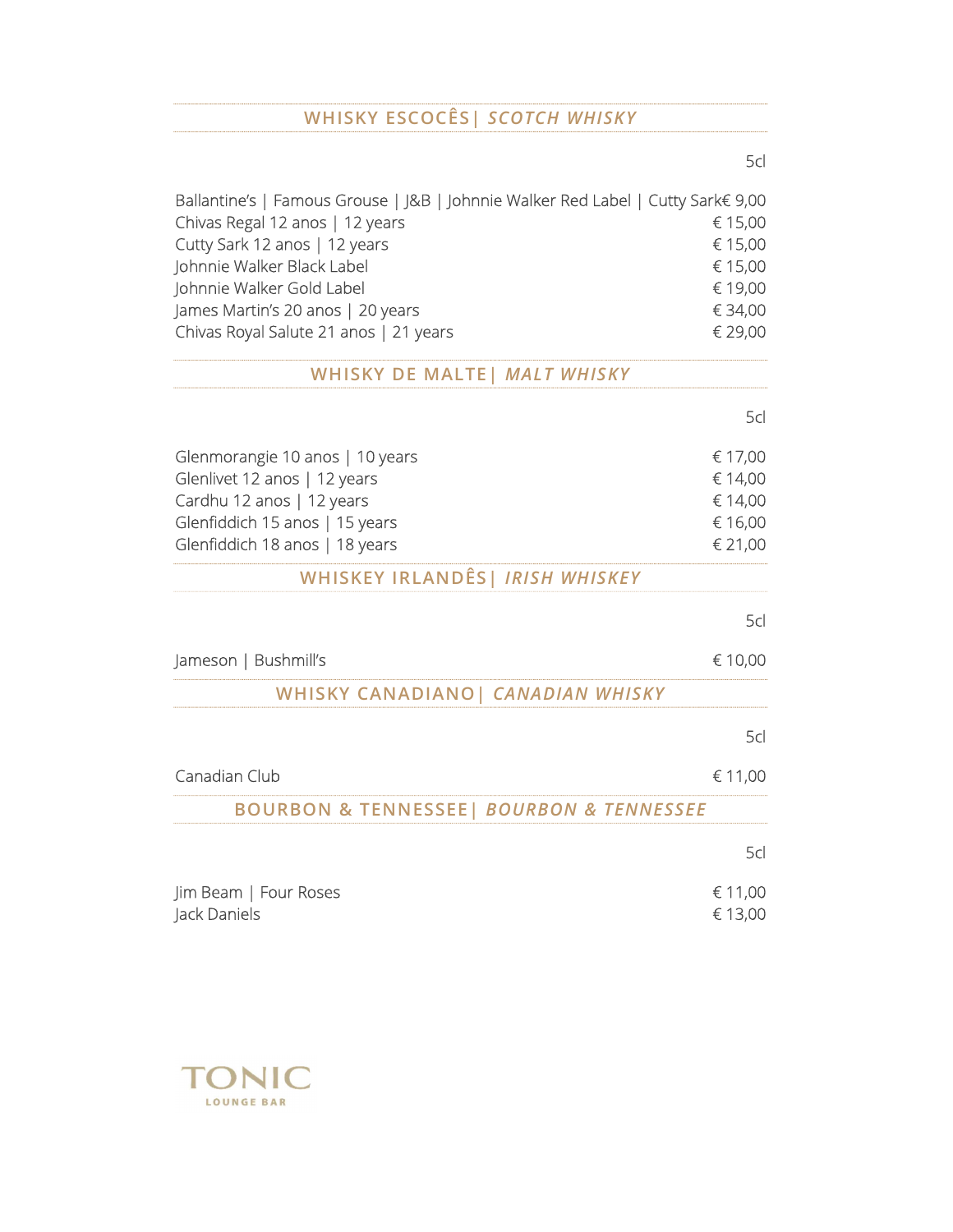### COCKTAIL APERITIVOS | APERITIF COCKTAILS

en de la construction de la construction de la construction de la construction de la construction de la constr

| <b>Balalaika</b><br>Vodka, Cointreau, sumo de limão   Vodka, Cointreau, lemon juice                                                                                              | € 12,00 |
|----------------------------------------------------------------------------------------------------------------------------------------------------------------------------------|---------|
| <b>Bloody Mary</b><br>Vodka, sumo de tomate, sumo de limão, sal, pimenta, Tabasco, molho inglês<br>Vodka, tomato juice, lemon juice, salt, Pepper, Tabasco, Worcestershire sauce | € 12,00 |
| <b>Buck's Fizz</b><br>Espumante, sumo de laranja   Sparkling wine, orange juice                                                                                                  | € 12,00 |
| Caipirinha<br>Cachaça, lima, açúcar   Cachaça, lime, sugar                                                                                                                       | € 12,00 |
| Caipiroska<br>Vodka, lima, açúcar   Vodka, lime, sugar                                                                                                                           | € 12,00 |
| Champagne cocktail<br>Champagne, Brandy, angustura bitter, açúcar<br>Champagne, Brandy, angustura bitter, sugar                                                                  | € 19,00 |
| Daiquiri<br>Rum, sumo de lima, açúcar   Rum, lime juice, sugar                                                                                                                   | € 12,00 |
| Dry Martini<br>Gin, Martini Dry   Gin, Martini Dry                                                                                                                               | € 12,00 |
| Manhattan<br>Whisky Canadiano, Martini Rosso, Angostura<br>Canadian whisky, Martini Rosso, Angostura                                                                             | € 12,00 |
| Margarita<br>Tequilla, Cointreau, sumo de lima   Tequilla, Cointreau, lime juice                                                                                                 | € 12,00 |
| Side Car<br>Brandy, Cointreau, sumo de limão   Brandy, Cointreau, lemon juice                                                                                                    | € 12,00 |
| White Lady<br>Gin, Cointreau, sumo de limão   Gin, Cointreau, lemon juice                                                                                                        | € 12,00 |

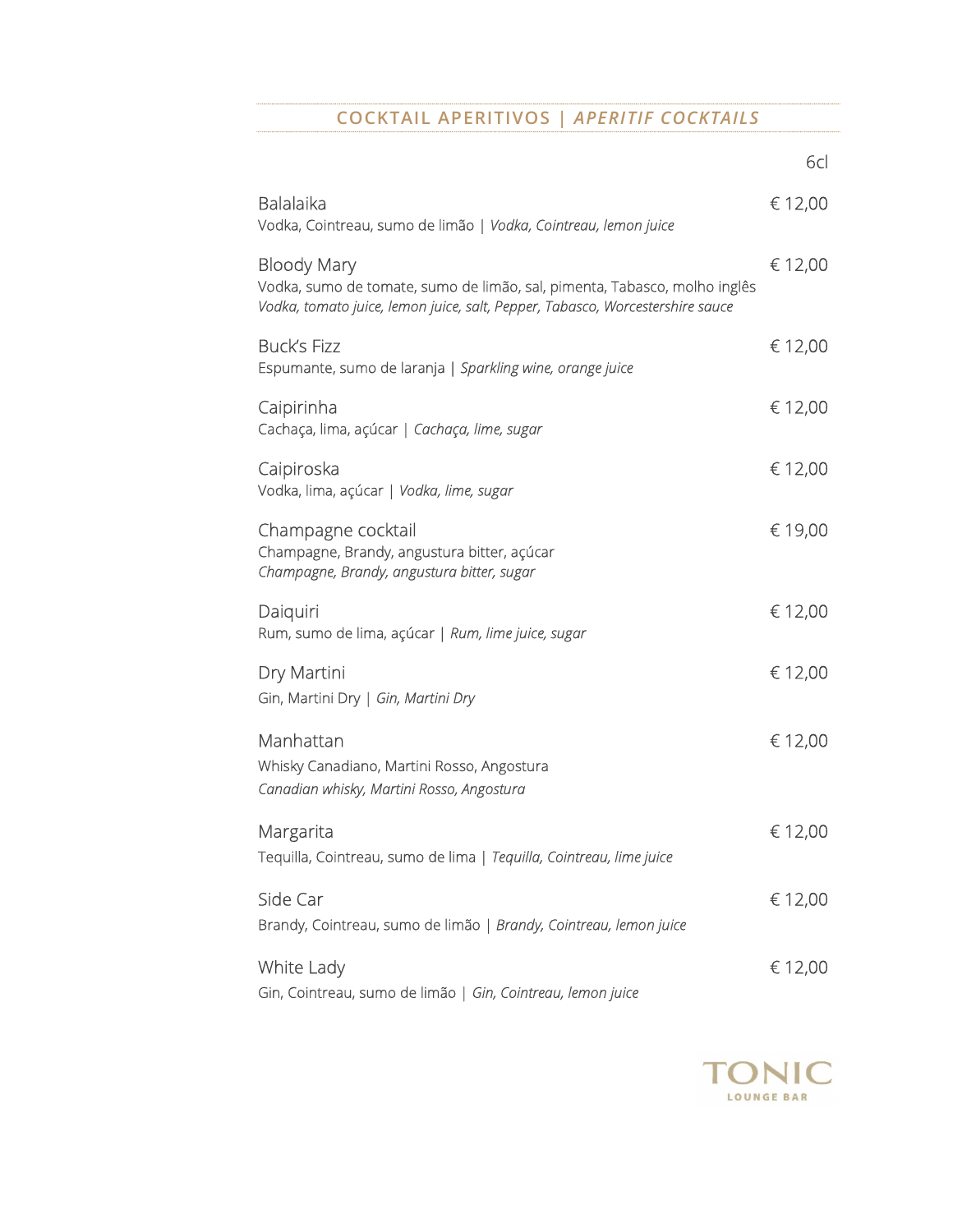### LONG DRINKS | LONG DRINKS

|                                                                                                                                                                                                 | 25cl    |  |
|-------------------------------------------------------------------------------------------------------------------------------------------------------------------------------------------------|---------|--|
| Americano<br>Campari, Martini Rosso, soda   Campari, Martini Rosso, soda                                                                                                                        | € 11,00 |  |
| Harvey Wallbanger<br>Vodka, Galliano, sumo de laranja   Vodka, Galliano, orange juice                                                                                                           | € 12,00 |  |
| Mai Tai<br>Rum branco e escuro, grenadine, sumos de lima, ananás e laranja<br>White and dark rum, grenadine, lime, pineapple and orange juice                                                   | € 12,00 |  |
| Mojito<br>Rum, lima, açúcar, hortelã, soda   Rum, lime, sugar, mint, soda water                                                                                                                 | € 12,00 |  |
| Pimm's Cup<br>Pimm's nº1, 7UP, pepino, laranja, limão, hortelã<br>Pimm's nº1, 7 Up, cucumber, orange, lemon, mint                                                                               | € 11,00 |  |
| Piña Colada<br>Rum, licor de coco, sumo de ananás   Rum, coconut liqueur, pineapple juice                                                                                                       | € 12,00 |  |
| Planter's Punch<br>Rum, sumos de fruta, grenadine, angustura bitter<br>Rum, fruit juices, grenadine, angustura bitter                                                                           | € 12,00 |  |
| Singapore Sling<br>Gin, Cherry Brandy, Bénédictine, Cointreau, sumo de lima e ananás, groselha, soda<br>Gin, Cherry Brandy, Bénédictine, Cointreau, lime and pineapple juice, red currant, soda | € 12,00 |  |
| Tequilla Sunrise<br>Tequilla, sumo de laranja, grenadine   Tequila, grenadine, orange juice                                                                                                     | € 12,00 |  |
| <b>Tropical Dream</b><br>Vodka, Malibu, kiwi, sumo de ananás   Vodka, Malibu, kiwi, pineapple juice                                                                                             | € 12,00 |  |
| Vilalara<br>Gin, sumo de frutas, 7UP, grenadine   Gin, fruit juices, 7 Up, grenadine                                                                                                            | € 12,00 |  |
| <b>Gin Fizz</b><br>Gin, sumo de limão, açúcar, soda   Gin, lemon juice, sugar, soda water                                                                                                       | € 12,00 |  |

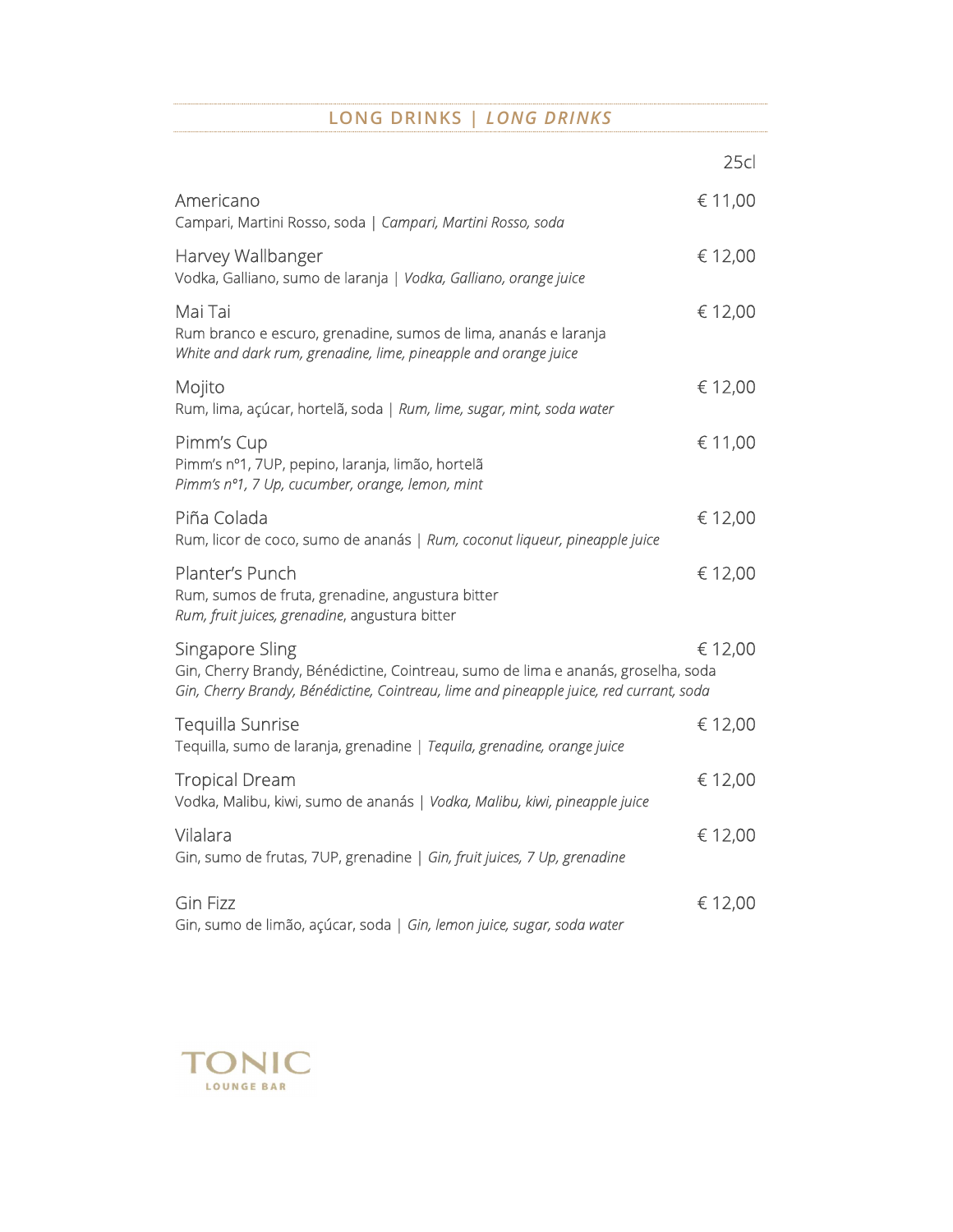| <b>VODKA   VODKA</b>                           |         |
|------------------------------------------------|---------|
|                                                | 5cl     |
| Smirnoff   Absolut   Moskovskaya   Stolichnaya | € 11,00 |
| Oval                                           | € 12,50 |
| Beluga   Transatlantic                         | € 19,00 |
| <b>RUM</b><br><b>RUM</b>                       |         |
|                                                | 5cl     |
| Bacardi Silver   Havana Club                   | € 11,00 |
| Havana Club 7 Años                             | € 14,00 |
| Plantation   Diplomático                       | € 16,00 |
| GIN<br><b>GIN</b>                              |         |
|                                                | 5cl     |
| Gordon's   Tanqueray                           | € 11,00 |
| Bombay Saphire   Bulldog                       | € 14,00 |
| Hendricks   Martin Miller's                    | € 16,00 |
| G'Vine   Gin Mare   Gin Sul   Sharish          | € 16,00 |
| <b>TEQUILA   TEQUILA</b>                       |         |
|                                                | 5cl     |
| Patrón Reposado                                | € 14,00 |
|                                                |         |

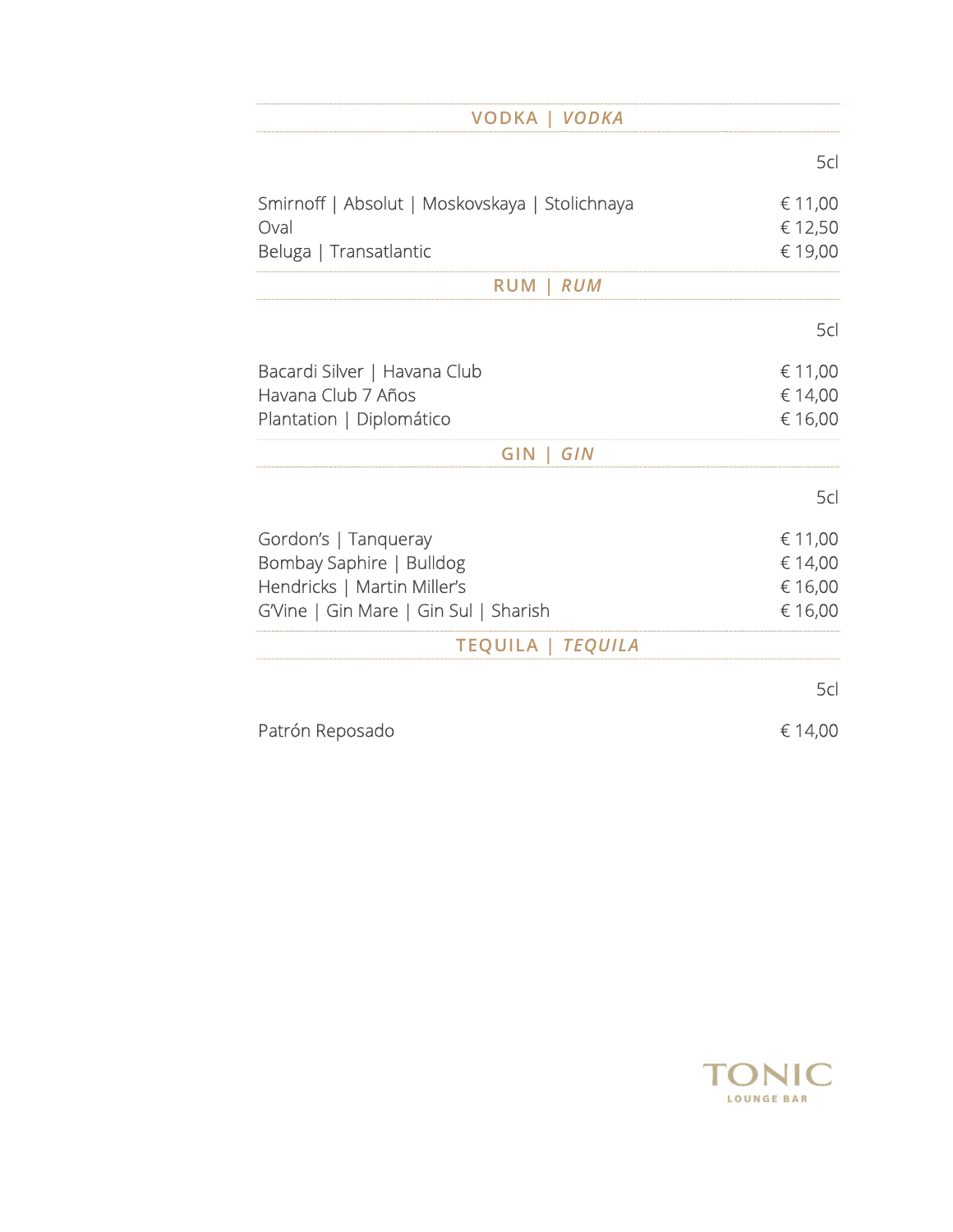### COCKTAIL DIGESTIVOS | AFTER DINNER'S

|                                                                                                               | 6cl      |
|---------------------------------------------------------------------------------------------------------------|----------|
| Alexander<br>Brandy, Creme de cacau, natas   Brandy, cocoa cream, fresh cream                                 | € 11,00  |
| Golden Dream<br>Galliano, Cointreau, sumo de laranja, natas<br>Galliano, Cointreau, orange juice, fresh cream | € 12,00  |
| Grasshoper<br>Creme de menta, creme de cacau branco, natas<br>Mint cream, white cocoa cream, fresh cream      | € 12,00  |
| Rusty nail<br>Whisky, Drambuie   Whisky, Drambuie                                                             | € 12,00  |
| Vilalara<br>Vodka, Creme de cacau, Cherry Brandy, natas<br>Vodka, cocoa cream, Cherry Brandy, fresh cream     | € 12,000 |
| <b>Whisky Sour</b><br>Whisky, sumo de limão, açúcar   Whisky, lemon juice, sugar                              | € 12,00  |
| <b>COCKTAILS DE CAFÉ   COFFEE DRINKS</b>                                                                      |          |
| Algarve coffee<br>Café, Aguardente de Medronho, Natas<br>Coffee, Medronho firewater, whipped cream            | € 11,00  |
| Calypso coffee<br>Café, Tia Maria, Natas   Coffee, Tia Maria, whipped cream                                   | € 11,00  |
| Gaelic coffee<br>Café, Whisky Escocês, Natas   Coffee, Scotch Whisky, whipped cream                           | € 11,00  |
| Irish coffee<br>Café, Whisky Irlandês, Natas   Coffee, Irish Whiskey, whipped cream                           | € 11,00  |
| Royal coffee<br>Café, Cognac, Natas   Coffee, Cognac, whipped cream                                           | € 11,00  |

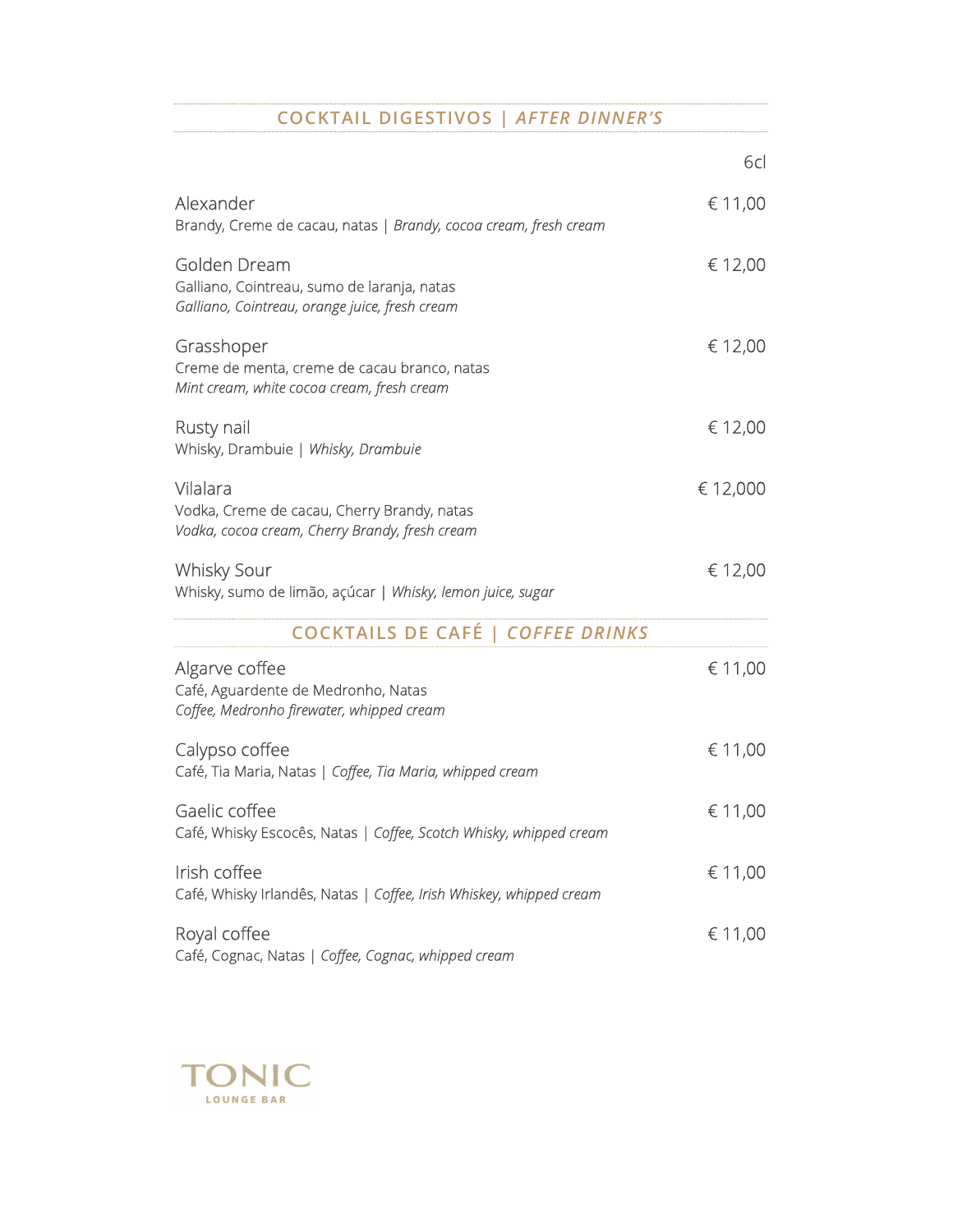| SEM ÁLCOOL   NON ALCOHOLIC                                                                                                          |                                          |
|-------------------------------------------------------------------------------------------------------------------------------------|------------------------------------------|
| San Francisco<br>Sumos de laranja, ananás, pêssego e limão, grenadine<br>Orange, pineapple, peach and lemon juices, grenadine       | 25cl<br>€ 8,00                           |
| <b>Tropical Bay</b><br>Sumos de laranja, limão e tropical, xarope de morango<br>Orange, lemon and tropical juices, strawberry syrup | € 8,00                                   |
| Vilalara<br>Sumos de laranja e ananás, 7Up, grenadine<br>Orange and pineapple juices, 7Up, grenadine                                | € 8,00                                   |
| <b>VERMUTES   VERMOUTH</b>                                                                                                          |                                          |
| Martini Dry   Bianco   Rosso<br>Dubonnet                                                                                            | 6cl<br>€ 8,50<br>€ 8,50                  |
| <b>PASTIS</b><br><b>PASTIS</b>                                                                                                      |                                          |
| Pernod<br>Ricard                                                                                                                    | 6cl<br>€ 12,00<br>€ 12,00                |
| <b>AMARGOS</b><br><b>BITTERS</b>                                                                                                    |                                          |
| Fernet branca, menta (3cl)<br>Ramazzotti (3cl)<br>Campari (6cl)<br>Aperol (6cl)                                                     | € 13,00<br>€ 12,00<br>€ 11,00<br>€ 11,00 |